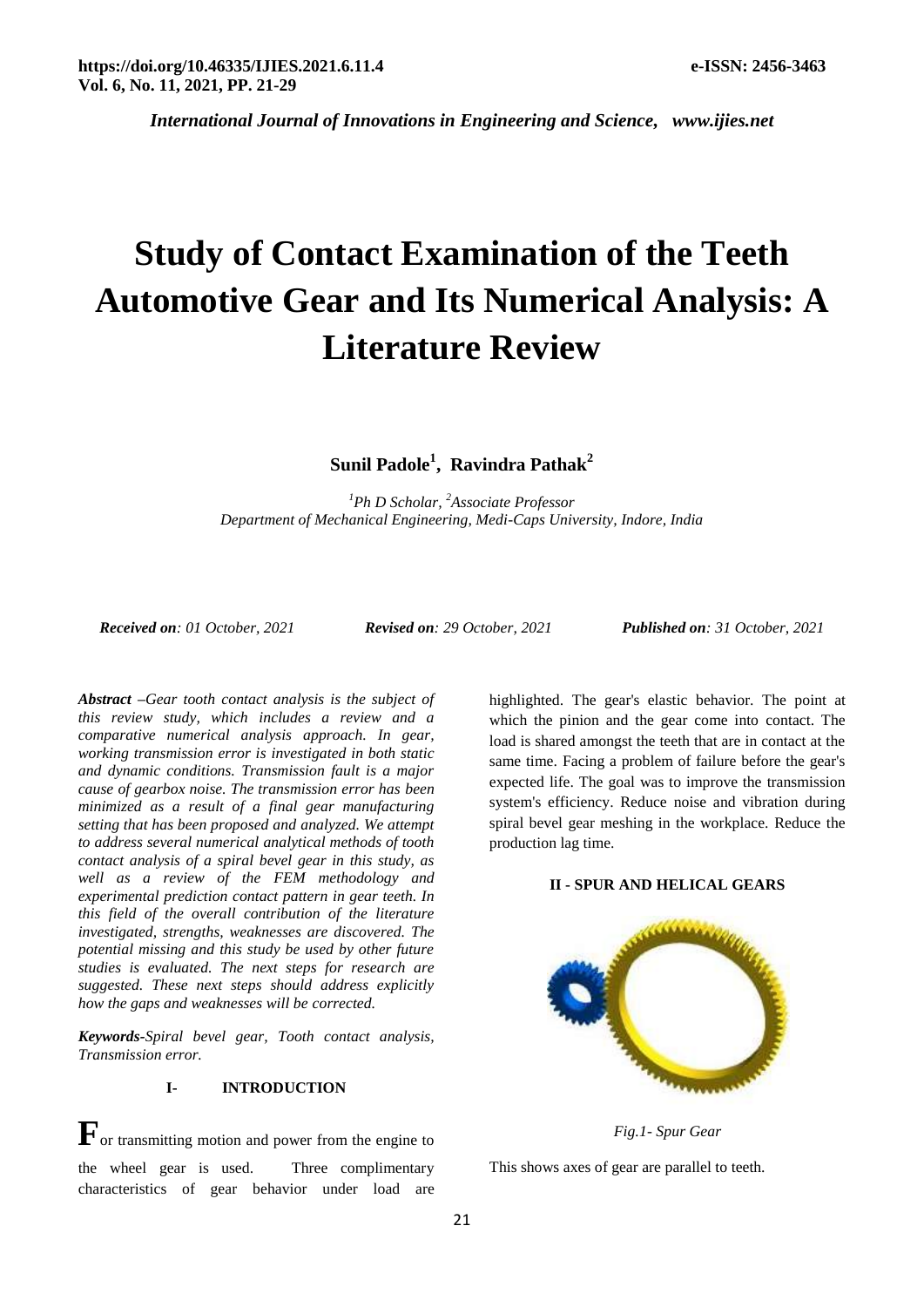

*Fig.2- Helical Gear*

This shows axes of gear are inclined to teeth.

Litvin et al. develop an analytical approach for kinematic inaccuracy in spiral bevel gear [1]. Drago R. and Mack J. tested the Heavy Lift Helicopter Endurance Test was completed with all engines running and one engine operating working at 95 percent of design loads [2]. Sasaoka identified the transmission error, a spur gear measurement approach has been devised at high speeds and loads [6]. Spur gear module 3.738 was used in an experiment using the Heidenhain 36000 line encoders corner contact to determine transmission error at various torques by Munro[9]. The Harmonic Analysis was done by Rao and Yoon of the helical gear of module 5 at various loads [10]. To discover dynamic transmission error, tangentially mounted accelerometers, and Laser torsional vibration meters were used to perform tooth contact analysis on a spur gear with 44,21 teeth. The transmission error and Sound Pressure Level were determined using experimental analysis with Load and Profile Error on a spur gear with the number of teeth of 55,34 [14]. For discovery transmission error, a spur gear with a module of 2 and two models with the same number of teeth of 24 is generated with CAD and tiff relief is studied at constant load [19]. Spur gear with the module of 3 and three pairs (2, 40) (41, 53) (41,53) of teeth generated the computer programs by Podzharov et al. Tooth contact analysis of a high contact ratio has been obtained the low dynamic transmission error and static transmission error [22]. Helical gear of module 4.44 and pair with teeth of 34,32 performed experiment on Test Rig with considering Lead error and Profile modifications to the invention of Transmission error, Contact Stress and Sound Pressure Level [23]. Spur gear has been modeled and simulated with FEM calculation and KISSsoft software with Profile Correction shows an effect on a peak to peak transmission error [26]. Helical gear with the module of 3.5 number of teeth are (49,36) and (65,36) experiment with the same load at increased speed and same speed at increase load to result from

Transmission error increase with the increase of the input load, accurate at high speed [29].To find the maximum deflection, maximum bending stress, and stiffness of a helical gear with the module of 8 and number of teeth are 94,24. Ansys software was used to determine the maximum deflection, maximum bending stress, and stiffness [35]. Virtual marking compound thickness (VMCT) discrete triangular meshes, degree of refinement to obtain desired contact patterns, contact routes, and transmission mistakes are used in the spur gear of module 1, and teeth are 34,20. Spur gear with a tooth count of 75,25 was used in an experiment by Banodiya and Karma*..* Use of defective and precise gear at a specific RPM to determine the transmission error (in rpm) [42]. ERN 460 encoders have been used to measure the torque on a spur gear with 21 teeth. Compare the results to those obtained using Matlab software by Kucera et al.[45]. Models of helical gears with 100 and 25 teeth were constructed and simulated by Narayanan in KISSsoft software using parameters such as end relief, helix angle error, profile crowning, and pressure angle to produce Stress distribution and line load distribution over the face width [50].

## **III -SPIRAL GEARS**

Types of Bevel Gears are as follows



*Fig.3- Straight Bevel Gear*

This figure shows the mating gear axes are at 90 degrees. Teeth are straight.



*Fig.4- Spiral Bevel Gear*

This figure shows the mating gear axes are at 90 degrees. Teeth are curved in shape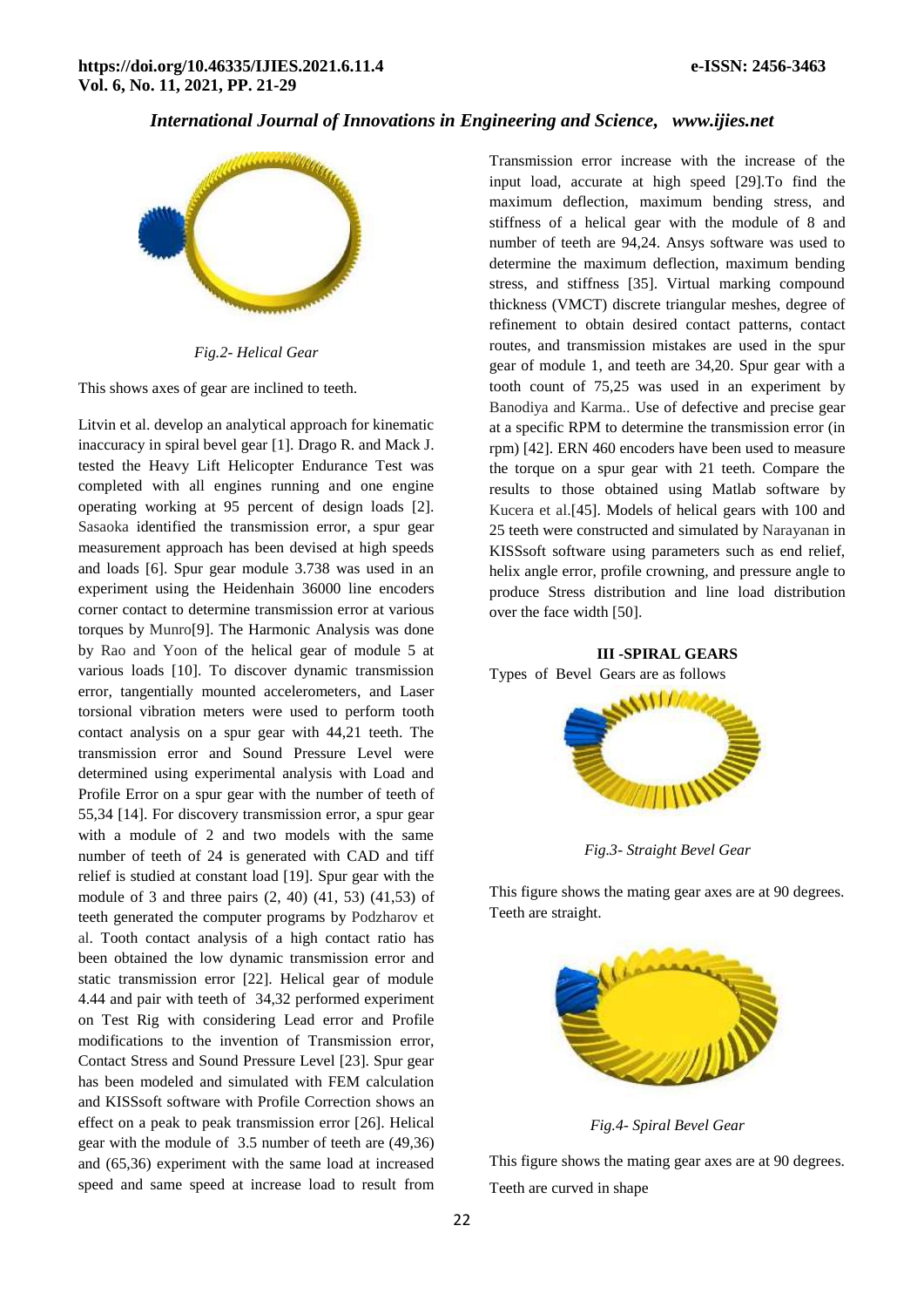## **https://doi.org/10.46335/IJIES.2021.6.11.4 e-ISSN: 2456-3463 Vol. 6, No. 11, 2021, PP. 21-29**

## *International Journal of Innovations in Engineering and Science, www.ijies.net*

Due to improper Machine setting: Blank offset, Sliding base setting, Machine center to back, Machine root angle, Basic cradle angle, Basic radial, Ratio of roll variation.

Profile errors produce like crowning, Profile Crowing (Barreling), Pressure Angle Modification, Eccentric Profile Crowing,

Twist, Helix Angle Modification, Eccentric Crowing, Topological Modification.

## **Types of Profile errors in Spiral Bevel Gear**



*Fig.5- Crowning*

This shows surface deviation along the width of teeth of the gear



*Fig.6- Profile crowning (Barreling)*

This shows surface deviation along with the depth of teeth of the gear.



*Fig.7- Twist*

This shows surface deviation along with depth and width in Positive and Negative of teeth of the gear.



*Fig.8 -Tip / Root Relief, Linear*

This shows surface deviation at the tip and root of gear in linear.



*Fig.9 - Pressure Angle Modification*

This shows surface deviation along with the tooth profile.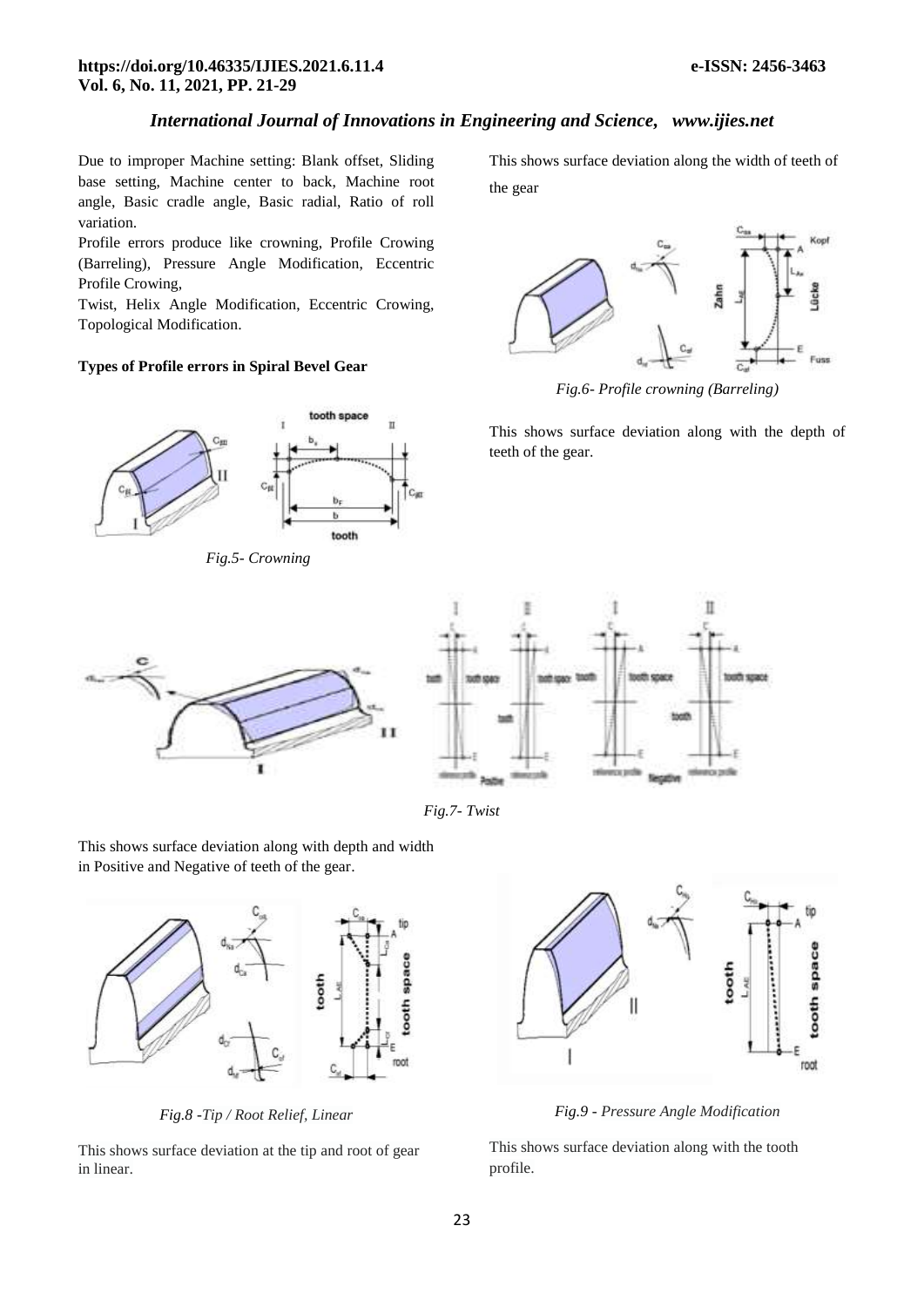

*Fig.10 - Helix Angle Modification*

This similarly shows helix angle correction as end relief. Surface deviation along the width of gear.



*Fig.11 - Triangular End Relief*

Surface deviation at End Relief of gear. Triangular surface area.



*Fig. 12- Comparison of Linear and Progressive Profile Modification*



*Fig. 13- Comparison of Arc like end relief and Linear tip and root relief with transition radii Profile Modification*

|  | Table 1- Comparative Numerical Analysis of Spiral Bevel Gear |  |  |  |
|--|--------------------------------------------------------------|--|--|--|
|  |                                                              |  |  |  |

| <b>References</b> | <b>Gear Size</b> | <b>Method</b>          | <b>Parameters</b>     | <b>Crucial observation</b>        |
|-------------------|------------------|------------------------|-----------------------|-----------------------------------|
|                   | (Module, No. of  |                        | <b>Considered</b>     |                                   |
|                   | teeth of Gear,   |                        |                       |                                   |
|                   | Pinion)          |                        |                       |                                   |
| 1                 | 40,20            | Analytical method      | Pinion and gear       | Kinematic error                   |
|                   |                  |                        | eccentricity, axial   |                                   |
|                   |                  |                        | pinion/gear,          |                                   |
|                   |                  |                        | displacements         |                                   |
| 2                 | Heavy Lift       | <b>Endurance Test,</b> | All Engine operating, | 95 percent of design loading,     |
|                   | Helicopter       | <b>Dynamic Testing</b> | One engine In         | Alternating stresses              |
|                   |                  |                        | operating             |                                   |
| 3                 |                  | <b>Direct Drive</b>    | Under Load and        | Transmission error under load,    |
|                   |                  | Tester                 | Speed                 | measuring the errors at operating |
|                   |                  |                        |                       | speeds,2 methods for optical      |
|                   |                  |                        |                       | encoders, and 2 methods for       |
|                   |                  |                        |                       | torsional accelerometers          |
| $\overline{4}$    | 31,28            | EPG test machine,      | Loaded tooth contact  | Kinematic errors and contact      |
|                   |                  | the mathematical       | Analysis, machine-    | patterns                          |
|                   |                  | model                  | tool settings         |                                   |
| 5                 |                  | General                | <b>Under Load</b>     | Load Shearing and TE              |
|                   |                  | Formulation            |                       |                                   |
| 7                 | 5,25,25          | Numerical and          | Contact ratio         | Theoretical and actual contact    |
|                   |                  | experiment             |                       | patterns                          |
| 8                 | 8.24,37,6        | Analog Encoder,        | Different torque      | Simulation and Measurement of     |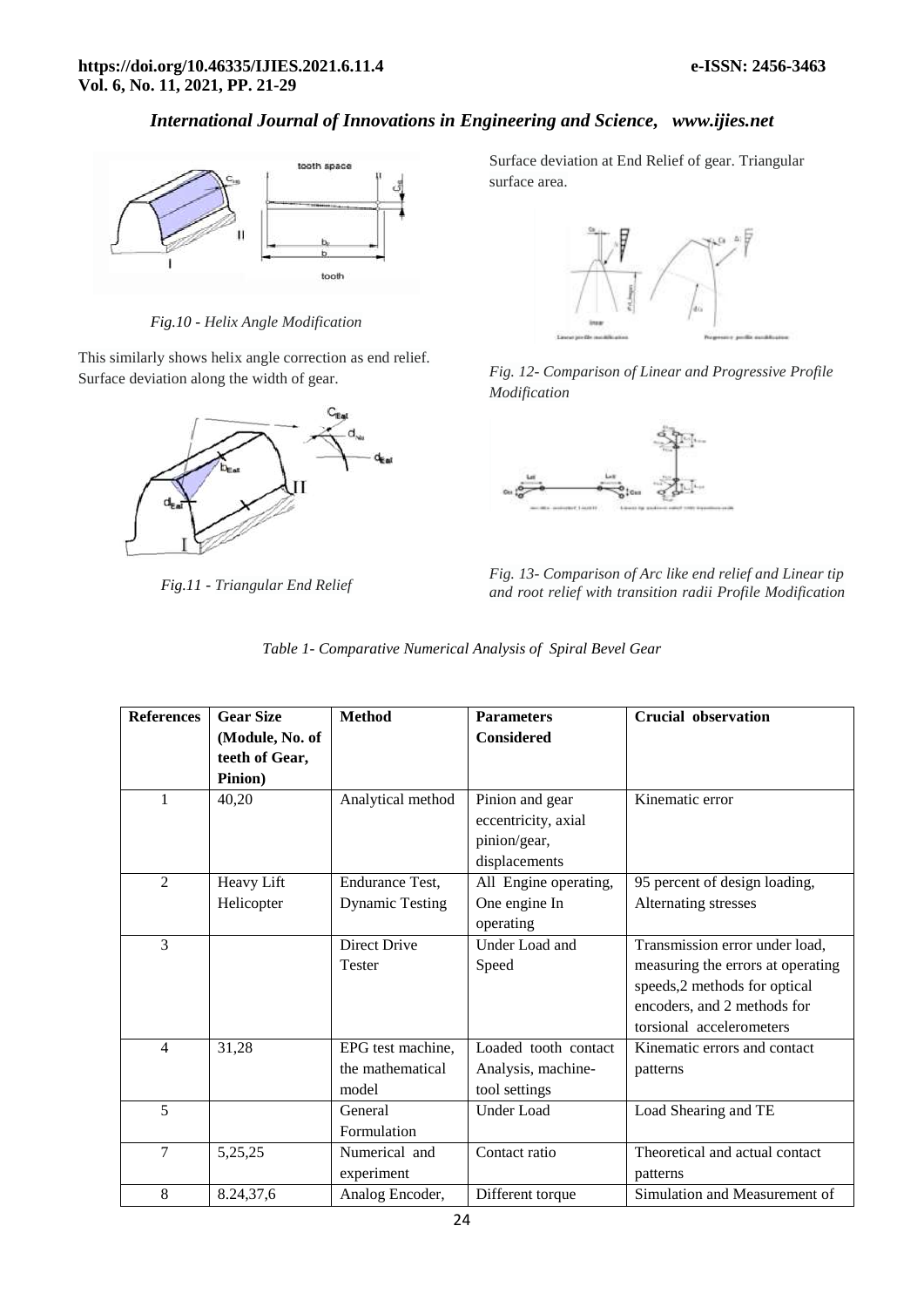|          |                 | <b>Optical Encoder</b> |                                                   | Bearing Patterns, TE                                      |
|----------|-----------------|------------------------|---------------------------------------------------|-----------------------------------------------------------|
| 11       | 6.5,44,13       |                        | Edge contact,                                     | Contact trace Lines, TE                                   |
|          |                 |                        | Negative Offset                                   |                                                           |
| 12       | 4.83,33,9       | The computer           | Machine-tool settings                             | Path of Contact Lines, TE                                 |
|          |                 | program for            | and mean contact                                  |                                                           |
|          |                 | simulation             | point not known                                   |                                                           |
| 15       | 5.11,44,15      | Load, No Load,         | Misalignment,                                     | Contact Pattern, Contact                                  |
|          |                 | Gleason T2000          | Different Load                                    | pressure, TE, Optimum                                     |
|          |                 |                        |                                                   | Condition, Stress                                         |
|          |                 |                        |                                                   |                                                           |
| 16       | 5.8,44,15       | Magnetic and           | Load 65,130Nm                                     | TE                                                        |
|          |                 | optical encoders,      |                                                   |                                                           |
|          |                 | numerical              |                                                   |                                                           |
|          |                 | simulations            |                                                   |                                                           |
| 17       | 3.9, 34, 17     | Algorithm for a        | Hertz, Non-Hertz                                  | Contact patterns, TE, Max.                                |
|          |                 | geometrical and        |                                                   | Pressure                                                  |
|          |                 | kinematical            |                                                   |                                                           |
|          |                 | analysis               |                                                   |                                                           |
| 18       | 5, 50, 17       | Computer               | Influence of machine                              | TE, the path of contact, contact                          |
|          |                 | simulation             | setting                                           | lines,                                                    |
| 20       | 4.25,86,23      | Phoenix 800PG          | Machine tool-settings                             | TE, Contact Pattern                                       |
|          |                 | Grinding               |                                                   |                                                           |
| 21       | 5,50,13         | Computer program       | Machine tool-settings                             | Path of contact, T.E.                                     |
| 24       | 5,50,13         | <b>Gleason Phoenix</b> | Machine tool-settings                             | TE, contact pressure                                      |
| 25       | 5.5,26,16       | 0,50,100 Nm,           | Modified (pinion                                  | Meshing performance of                                    |
|          |                 | <b>MATLAB</b>          | $+0.026$ ), unmodified                            | modified is better                                        |
|          |                 |                        | experiment T.E.                                   |                                                           |
| 27       | 35,40           | Light, heavy           | Effect of mean mesh                               | Stiffness for the drive side has                          |
|          |                 |                        | stiffness, khm2                                   | more effect on the dynamic                                |
|          |                 |                        | change                                            | response, vibration characteristic                        |
|          |                 |                        |                                                   |                                                           |
|          |                 |                        |                                                   |                                                           |
|          |                 |                        |                                                   | for the heavily loaded case is far<br>better.             |
|          |                 |                        |                                                   |                                                           |
| 28<br>30 | 1.8,38,43       |                        | Width, height, ratio, x, y<br>Radial machine tool | TE, tooth face contact trace                              |
|          | 4.941,36.12     | Computer program       |                                                   | Unbalanced separations, edge<br>contact, and considerable |
|          |                 |                        | setting variation, tilt                           | transmission errors                                       |
|          |                 |                        | distance, roll ratio<br>variation, tilt and       |                                                           |
|          |                 |                        |                                                   |                                                           |
|          |                 |                        | swivel angles, head-<br>cutter profile radii, the |                                                           |
|          |                 |                        | difference in head-                               |                                                           |
|          |                 |                        | cutter radii                                      |                                                           |
| 31       | Bevel 2.9,19.42 | Simulation             | Shaft angle, the                                  | The greater error increases                               |
|          |                 |                        | mounting distance of                              | Transmission error                                        |
|          |                 |                        | the crown                                         |                                                           |
| 32       | 12.7,51,15      | Simulation, Actual     | Machine setting                                   | Value of profile is same                                  |
|          |                 |                        | (grinding)                                        |                                                           |
| 33       | Dump Truck      | Unload, load, test,    | Load increase                                     | Contact pattern change,                                   |
|          |                 | Analysis               |                                                   | Comparison, deflection                                    |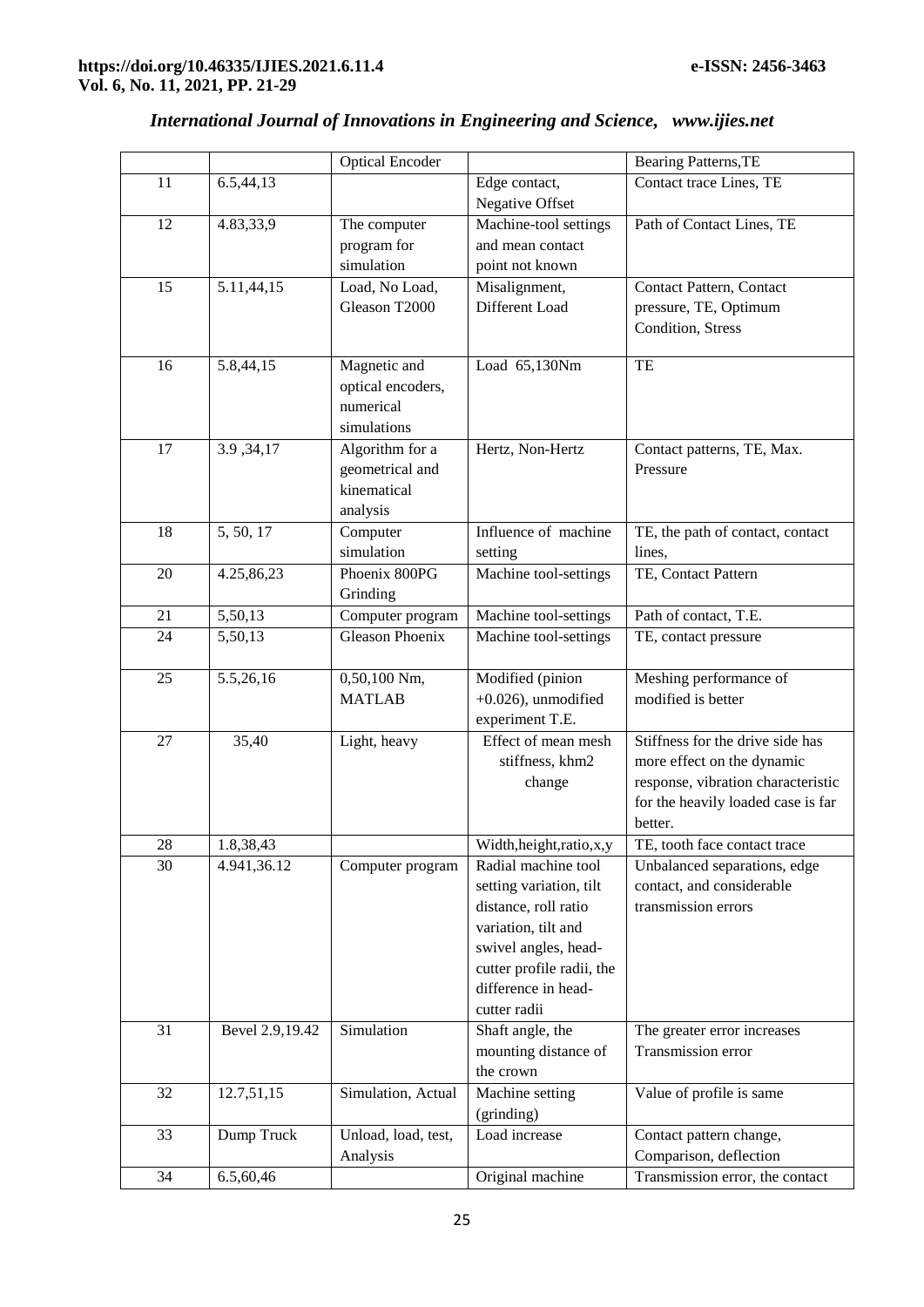|    |              |                    | setting, optimization  | area                                |
|----|--------------|--------------------|------------------------|-------------------------------------|
| 36 | 4,61,61      | Load, speed, NI    | Dynamic transmission   | Peak to Peak Transmission error     |
|    |              | Labview            | error test             |                                     |
| 37 | 9,25,11      | <b>UG</b> Software | Radii of the           | Transmission ratio error            |
|    |              |                    | generating arcs of     |                                     |
|    |              |                    | circles, Coefficient   |                                     |
| 39 | 2.6548,41,12 | The experiment of  | PSFT and actual SFT,   | Transmission error and the          |
|    |              | actual SFT         | Position of pinion     | contact pattern                     |
| 40 | 5.5,32,25    |                    | Assembly               | Contact area, transmission error    |
|    |              |                    | misalignment           |                                     |
| 41 | 4,39,7       | Experiment         | Machine settings       | <b>LTCA</b>                         |
| 43 |              | Experiment,        | Static analysis, Modal | Deflection, von Mises               |
|    |              | Romax              | Analysis               | Stress, Moment along axes           |
| 44 | 30,10        | FEA, Ansys14,      | Different Load, speed  | Max bending stresses, Max           |
|    |              | Experiment         |                        | <b>Contact Stress, Transmission</b> |
|    |              |                    |                        | efficiency                          |
| 46 | 2.5(30,32)   | Loading            | Different Load,        | RMS-DTE,                            |
|    | 2(26, 28)    | experimental       | assembly errors        |                                     |
| 47 | 3.4884,47,11 | Load, Abaqus,      | Misalignment, System   | Contact pattern, Angular TE         |
|    |              | Masta,             | Deflection(Shell       |                                     |
|    |              |                    | stiffness, Bearing     |                                     |
|    |              |                    | Stiffness, Bearing     |                                     |
|    |              |                    | Location)              |                                     |
| 48 | 34,11        | Load, Abaqus       | Mesh frequency         | Angular TE, Mesh deflection,        |
|    |              |                    |                        | Mesh force                          |
| 49 | 3.9, 65, 23  |                    |                        | HTE, PTE, RMS oscillation           |
| 51 | 6,46,15      | ANSYS, KISSsoft,   | Different Load         | Maximum bending stresses,           |
|    |              | Test               |                        | Transmission error                  |
| 52 | 7,65,23      | Simulation         | Sensitivity of gear to | Compare the contact paths of the    |
|    |              |                    | Misalignment,          | original gear and the changed       |
|    |              |                    | modified cutter for    | gear.                               |
|    |              |                    | pinion, gear           |                                     |
| 53 | 3.15,55,47   | Simulation         | Machine tool setting   | Transmission error                  |
|    |              |                    | modification           |                                     |
| 54 | 3,55,47      | Simulation, Test   | Pinion and gear        | Loaded Transmission error           |
|    | 3,48,43      |                    | rotation angle,        |                                     |
|    |              |                    | Misalignment           |                                     |
| 55 | 3.85,74,27   | Numerical          | Load, Meshing Point    | Loaded Transmission error           |

## **IV-CONCLUSION**

In spur gear profile errors like end relief, helix angle error, profile crowning, and pressure angle are considered in tooth contact analysis. Different methods are investigated for finding the transmission error with misalignment. Due to the effect of misalignment and loading changes occurring in contact pattern has been observed. System Deflection like Shell stiffness, Bearing Stiffness, Bearing Location is considered after applying

load. In loaded tooth contact analysis mid-position of mesh gear is changed due to elasticity. In above, most of the literature survey found that experimental analysis is done. That result should be compared to the simulation result.

In the above profile error in spiral bevel gear has not been considered in tooth contact analysis, misalignment, and different load and unloading conditions. The change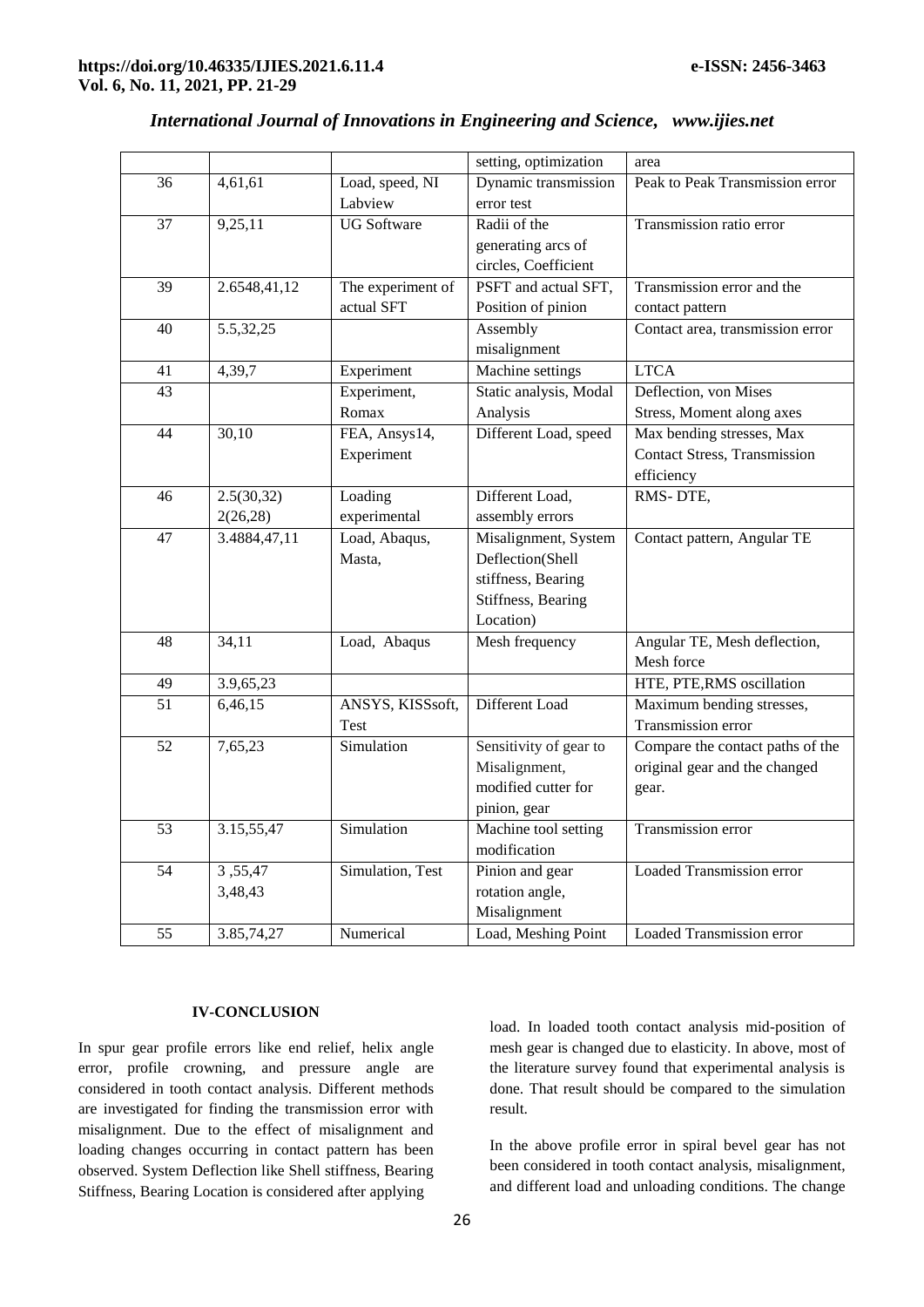of material of gear and its comparison of tooth contact analysis has been considered for future study. A comparison of transmission error and contact pattern with and without profile hasn't been considered. The tooth contact analysis of hypoid gear hasn't been considered. The combination of profile error with misalignment at different loads is the research gap found in the investigated literature review. To find optimal torque at which peak to peak transmission error is low and contact ratio should be high. The use of KISSsoft software and experiment setup is recommended to find Transmission error, Contact pattern, Bending stress in the root area, Wear along the tooth flank, Safety against scuffing, Contact lines, Contact temperature, Single contact stiffness, Safety against tooth flank fracture in Tooth contact analysis.

#### **REFERECNCES**

- [1] *Litvin, F. L., Goldrich, R. N., Coy, J. J., &Zaretsky, E. V. (1983). The precision of spiral-bevel gears.*
- [2] *Drago, R., & Mack, J. (1987). Development of a large, spiral bevel gear rotorcraft transmission. In 23rd Joint Propulsion Conference (p. 1839).*
- [3] *Houser, D. R., & Blankenship, G. W. (1989). Methods for measuring gear transmission error under load and at operating speeds. SAE transactions, 1367-1374.*
- [4] *Fong, Z. H., &Tsay, C. B. (1992). Kinematical optimization of spiral bevel gears.*
- [5] *Gosselin, C., Cloutier, L., & Nguyen, Q. D. (1995). A general formulation for the calculation of the load sharing and transmission error under load of spiral bevel and hypoid gears. Mechanism and Machine Theory, 30(3), 433-450.*
- [6] *Sasaoka, S. (1997). Measurement technique for loaded gear transmission error (No. 970973). SAE Technical Paper.*
- [7] *Falah, B., Gosselin, C., &Cloutier, L. (1998). Experimental and numerical investigation of the meshing cycle and contact ratio in spiral bevel gears. Mechanism and machine theory, 33(1-2), 21-37.*
- [8] *Gosselin, C., Guertin, T., Remond, D., & Jean, Y. (2000). Simulation and experimental measurement of the transmission error of real hypoid gears under load. J. Mech. Des., 122(1), 109-122.*
- [9] *Munro1, R. G., Palmer, D., &Morrish, L. (2001). An experimental method to measure gear tooth stiffness throughout and beyond the path of contact. Proceedings of the Institution of Mechanical Engineers, Part C: Journal of Mechanical Engineering Science, 215(7), 793-803.*
- [10] *Rao, S. S., & Yoon, K. Y. (2001). Minimization of transmission error in helical gears. Proceedings of the Institution of Mechanical Engineers, Part C: Journal of Mechanical Engineering Science, 215(4), 447-459.*
- [11] *Vogel, O., Griewank, A., &Bär, G. (2002). Direct gear tooth contact analysis for hypoid bevel gears. Computer methods in applied mechanics and engineering, 191(36), 3965-3982.*
- [12] *Litvin, F. L., Sheveleva, G. I., Vecchiato, D., Gonzalez-Perez, I., & Fuentes, A. (2005). Modified approach for tooth contact analysis of gear drives and automatic determination of guess values. Computer Methods in Applied Mechanics and Engineering, 194(27-29), 2927- 2946.*
- [13] *Tůma, J. (2006). Dynamic transmission error measurements. Engineering Mechanics, 13(2), 101- 106.*
- [14] *Davoli, P., Gorla, C., Rosa, F., Rossi, F., &Boni, G. (2007). Transmission error and noise emission of spur gears. Gear Technology, 24(2), 34-38.*
- [15] *Vimercati, M. (2007). Mathematical model for tooth surfaces representation of face-hobbed hypoid gears and its application to contact analysis and stress calculation. Mechanism and Machine Theory, 42(6), 668-690.*
- [16] *De Vaujany, J. P., Guingand, M., Remond, D., &Icard, Y. (2007). Numerical and experimental study of the loaded transmission error of a spiral bevel gear.*
- [17] *Sheveleva, G. I., Volkov, A. E., & Medvedev, V. I. (2007). Algorithms for analysis of meshing and contact of spiral bevel gears. Mechanism and Machine Theory, 42(2), 198-215.*
- [18] *Simon, V. (2007). Computer simulation of tooth contact analysis of mismatched spiral bevel gears. Mechanism and Machine Theory, 42(3), 365-381.*
- [19] *Tharmakulasingam, R., Alfano, G., & Atherton, M. A. (2008). Reduction of gear pair transmission error with tooth profile modification.*
- [20] *Xuemei, C., Zongde, F., Hao, X., &Jinzhan, S. (2008). Design of pinion machine tool-settings for spiral bevel gears by controlling contact path and transmission errors. Chinese Journal of Aeronautics, 21(2), 179-186.*
- [21] *Simon, V. (2008). Influence of tooth errors and misalignments on tooth contact in spiral bevel gears. Mechanism and Machine Theory, 43(10), 1253- 1267.*
- [22] *Podzharov, E., Syromyatnikov, V., Navarro, J. P. P., & Navarro, R. P. (2008). Static and dynamic transmissin error in spur gears. The Open Industrial & Manufacturing Engineering Journal, 1(1).*
- [23] *Henriksson, M., & Pang, Y. Y. (2009, January). Transmission error as gear noise excitation. In International Design Engineering Technical Conferences and Computers and Information in Engineering Conference (Vol. 49033, pp. 197-203).*
- [24] *Simon, V. V. (2009). Design and manufacture of spiral bevel gears with reduced transmission errors.*
- [25] *Yang, H., & Zhang, Y. (2010, March). Meshing Simulation and Experimental Analysis of Transmission Error for Modified Spiral Bevel Gear. In 2010*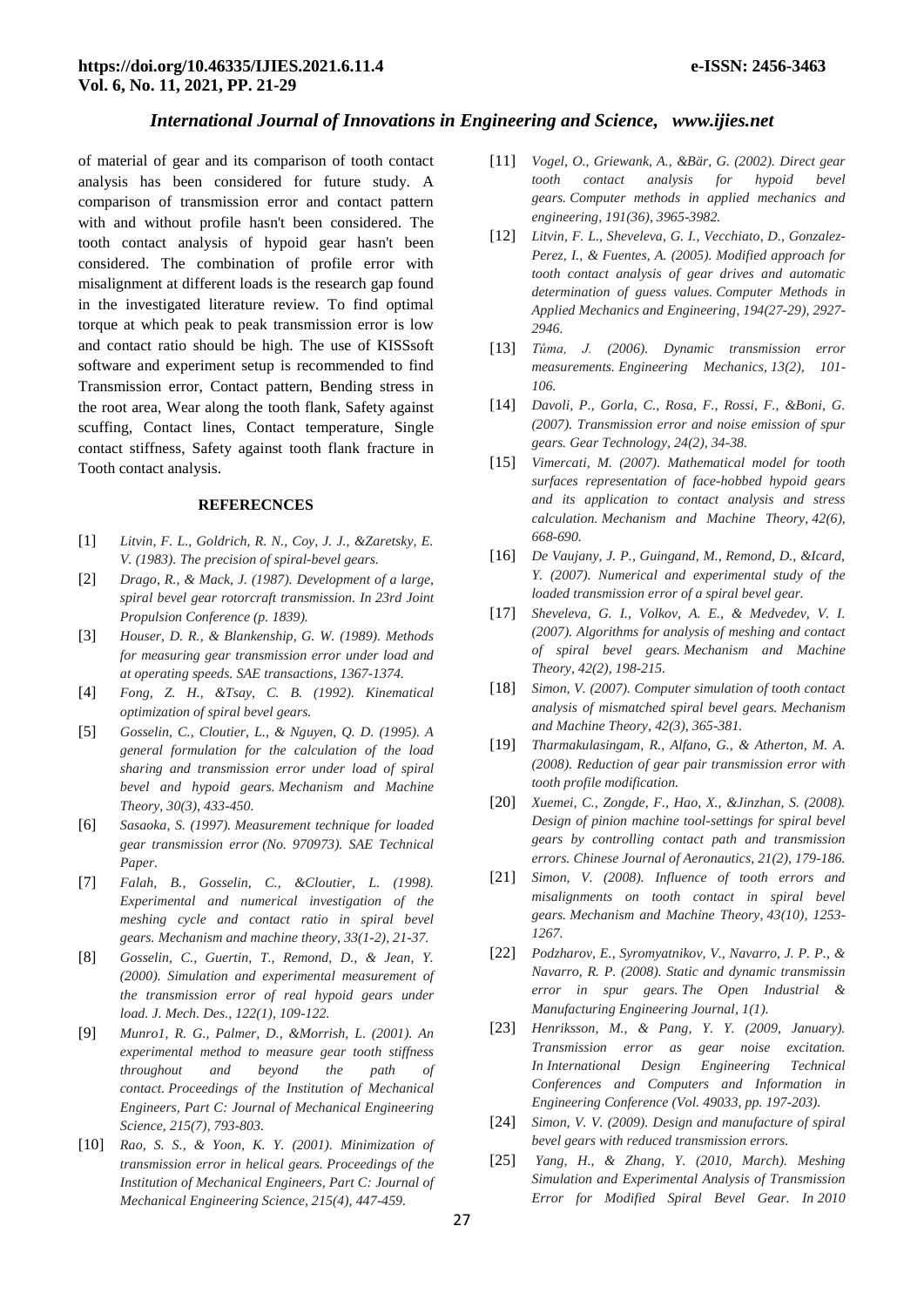*International Conference on Measuring Technology and Mechatronics Automation (Vol. 2, pp. 636-639). IEEE.*

- [26] *Kissling, E. U. (2010). Effects of Profile Corrections on Peak-to-Peak Transmission Error. Gear Technology, 52-61.*
- [27] *Yinong, L., Guiyan, L., & Ling, Z. (2010). Influence of asymmetric mesh stiffness on dynamics of spiral bevel gear transmission system. Mathematical Problems in Engineering, 2010.*
- [28] *Jiang, P., Liu, G. L., Zhang, R. T., & Wang, C. Q. (2011). Quantitative Evaluation of Aero Spiral Bevel Gear Meshing Quality. In Applied Mechanics and Materials (Vol. 86, pp. 428-433). Trans Tech Publications Ltd.*
- [29] *Shi, Q., Cheng, X. W., Guo, D., & Shi, X. H. (2011). Theory and Experiment Study on Transmission Error of Gear System. In Key Engineering Materials (Vol. 450, pp. 341-344). Trans Tech Publications Ltd.*
- [30] *Simon, V. V. (2011). Influence of tooth modifications on tooth contact in face-hobbed spiral bevel gears. Mechanism and machine theory, 46(12), 1980- 1998.*
- [31] *Jedliński, Ł., &Jonak, J. (2012). Impact of selected errors in production and installation of bevel gear elements on total transmission error. ZeszytyNaukowe/AkademiaMorska w Szczecinie, 89-89.*
- [32] *Wang, Z. Y., Zhai, H. M., & Chen, H. (2013). Onmachine measurement of tooth profile errors of spiral bevel gears and its simulation. In Applied Mechanics and Materials (Vol. 394, pp. 245-250). Trans Tech Publications Ltd.*
- [33] *Tetsu Nagata, Hayato Shichino, Yukio Tamura, Hitoshi Kawai, Yoriko Ohta, &Masaharu Komori. (2013).Development of optimal tooth flank in spiral bevel gear by contact analysis and measurement. Komatsu technical report, 59(166), 2-8.*
- [34] *Guo, C. H., Yang, W. T., Liu, Z. F., & Zhang, Z. M. (2013). Tooth Contact Analysis and Transmission Error Optimization for Klingelnberg Spiral Bevel Gear. In Applied Mechanics and Materials (Vol. 310, pp. 323- 327). Trans Tech Publications Ltd.*
- [35] *Shanmugasundaram, S., Kumaresan, M., &Muthusamy, N. (2014). Effects of pressure angle and tip relief on the life of speed increasing gearbox: a case study. SpringerPlus, 3(1), 1-10.*
- [36] *Lei, D. C., Tang, J. Y., & Tang, J. J. (2014). Gear Dynamic Transmission Error Testing. In Advanced Materials Research (Vol. 871, pp. 352-357). Trans Tech Publications Ltd.*
- [37] *Li, H., Wei, W., Liu, P., Kang, D., & Zhang, S. (2014). The kinematic synthesis of involute spiral bevel gears and their tooth contact analysis. Mechanism and Machine Theory, 79, 141-157.*
- [38] *Sanchez-Marin, F., Fuentes, A., Iserte, J. L., & Gonzalez-Perez, I. (2014, August). A new geometrically adaptive approach for tooth contact analysis of gear drives. In International gear conference (pp. 486-494).*
- [39] *Lin, C. H., & Fong, Z. H. (2015). Numerical tooth contact analysis of a bevel gear set by using measured tooth geometry data. Mechanism and Machine Theory, 84, 1-24.*
- [40] *Hepeng, X., Xiaozhong, D., &Aijun, X. (2016). Meshing Performance Analysis of Spiral Bevel Gears Based on Assembly Misalignment.*
- [41] *Ding, H., Tang, J., Zhong, J., & Zhou, Z. (2016). A hybrid modification approach of machine-tool setting considering high tooth contact performance in spiral bevel and hypoid gears. Journal of Manufacturing Systems, 41, 228-238.*
- [42] *Banodiya, B., & Karma, V. K. (2017). Measurement of transmission error in spur gears. International Research Journal of Engineering and Technology, 4(8), 2369-2375.*
- [43] *Hou, Y., Zhou, X., He, X., Liu, Z., & Liu, Q. (2017, December). A New Design of the Test Rig to Measure the Transmission Error of Automobile Gearbox. In IOP Conference Series: Materials Science and Engineering (Vol. 280, No. 1, p. 012008). IOP Publishing.*
- [44] *Tan, R., Chen, B., Liang, D., & Peng, C. (2018). Theoretical and experimental analyses of spiral bevel gears with two contact paths. Proceedings of the Institution of Mechanical Engineers, Part C: Journal of Mechanical Engineering Science, 232(4), 665-676.*
- [45] *Kučera, P., Píštěk, V., Prokop, A., &Řehák, K. (2018). Transmission error analysis for heavy-duty gearbox. Vibroengineering Procedia, 18, 113-116.*
- [46] *Cai, Y., Yao, L., Ding, J., Ouyang, S., & Zhang, J. (2019). Study on transmission error of double circular arc spiral bevel gears for nutation drive based on assembly errors and different loads. ForschungimIngenieurwesen, 83(3), 481-490.*
- [47] *Yang, X., Song, C., Zhu, C., Liang, C., & Sun, R. (2019). Impacts of misalignments on mesh behaviors of face-hobbed hypoid gear considering system deformation. IEEE Access, 7, 79244-79253.*
- [48] *Sun, X., Zhao, Y., Liu, M., & Liu, Y. (2019). On dynamic mesh force evaluation of spiral bevel gears. Shock and Vibration, 2019.*
- [49] *Samani, F. S., Molaie, M., &Pellicano, F. (2019). Nonlinear vibration of the spiral bevel gear with a novel tooth surface modification method. Meccanica, 54(7), 1071-1081.*
- [50] *Narayanan, b. (2019). an optimal profile and lead modification in cylindrical gear tooth by reducing the load distribution factor*
- [51] *Fu, Y., Zhuo, Y., Zhou, X., Wan, B., Lv, H., & Wang, Z. (2020). Theoretical and experimental study on contact characteristics of spiral bevel gears under quasi-static*